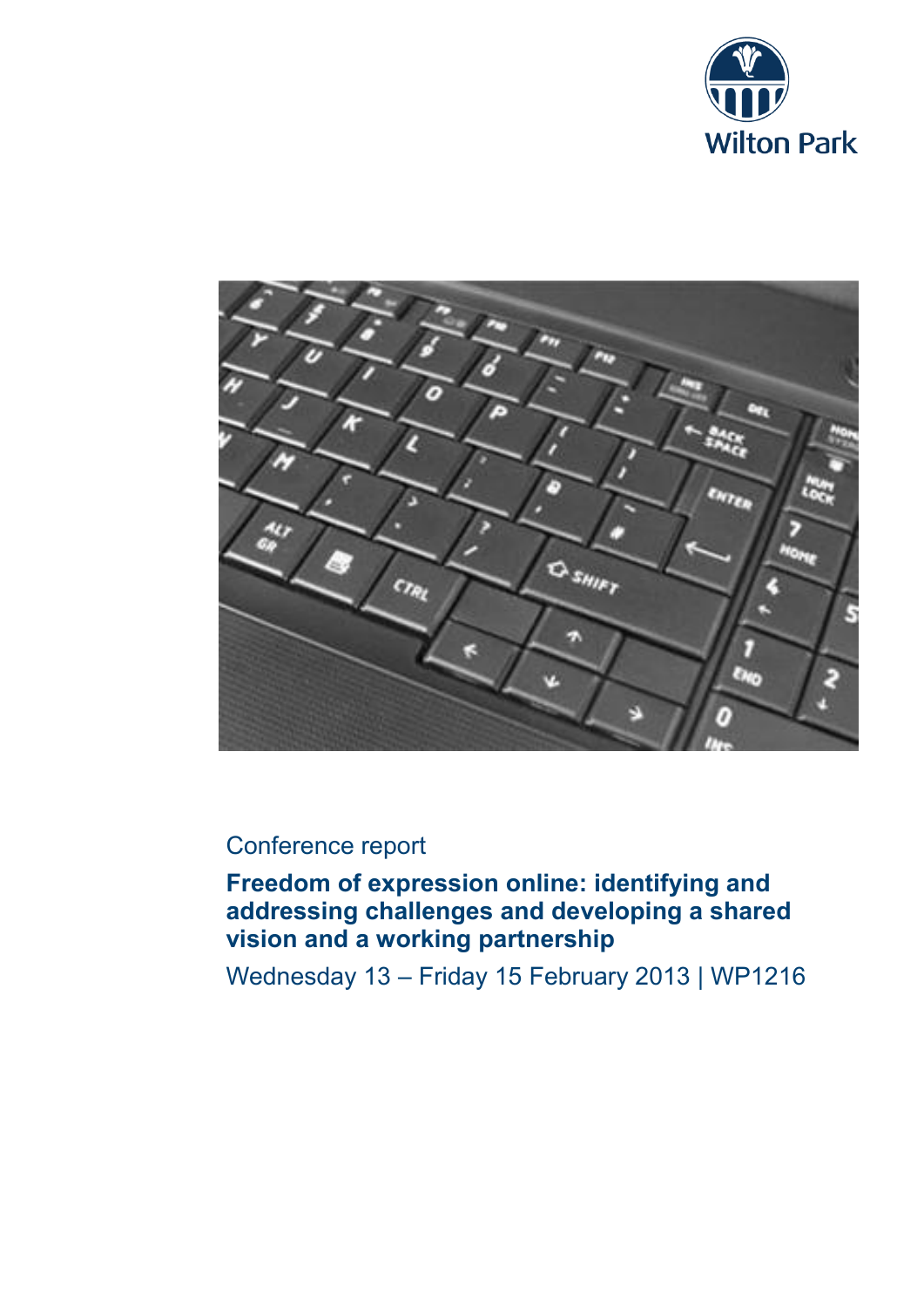

# Conference report

# **Freedom of expression online: identifying and addressing challenges and developing a shared vision and a working partnership**

Wednesday 13 – Friday 15 February 2013 | WP1216

## **Executive Summary**

- The internet presents new social and economic opportunities, but also new challenges for thinking about the protection and promotion of freedom of expression. Stakeholders are faced with a complex space that lacks conceptual clarity and cuts across policy areas, including security, freedom of expression, development, privacy, and intellectual property. Galvanizing the internet's potential for innovation and economic development, while fostering norms based on tolerance and respect, requires cooperation between various stakeholders, including different sectors of the government, industry, civil society and the technical community.
- Addressing conceptual issues such as what the 'internet we want' looks like, how it should be governed and what a digital agenda for development would involve, goes hand in hand with efforts to educate and build stakeholder capacity, as well as practical issues of developing greater policy coherence. In the upcoming period, there will be a number of opportunities for cooperation between stakeholders across different sectors and geographic regions to find common ground on a number of these issues, focus on what is feasible, and develop practical actions around these goals. A place for meaningful multi-stakeholder engagement is still needed, along with clarity about where decisions should be made. Integrating human rights, particularly freedom of expression, into the internet will require action on multiple fronts, including better education of users for example, on tolerance; transparency including company practices on takedowns; capturing of best practice for regulation of the internet and increased regional dialogue on how to promote and protect human rights. Integrating different areas of internet policy and practice in a coherent manner is a key challenge – engineers, users, human rights experts, government security experts all need to be involved.

## **Freedom of expression online – challenges and opportunities**

Need for conceptual clarity

- 1. There is currently a lack of conceptual clarity about how to achieve an Internet that protects human rights whilst addressing security and other concerns and takes account of the technical implications. The respective role of each stakeholder in upholding this entity is also unclear and there is a lack of joined up thinking amongst these constituencies which include business, government, civil society, and engineers.
- 2. There are concerns regarding the risk of a fractured internet emerging, developed in an environment where fear of repercussions or lack of forethought may impact on users' rights and where innovation is stifled.

"Galvanizing the internet's potential for innovation and economic development, while fostering norms based on tolerance and respect, requires cooperation between various stakeholders…"

"There is currently a lack of conceptual clarity about how to achieve an Internet that protects human rights whilst addressing security and other concerns…"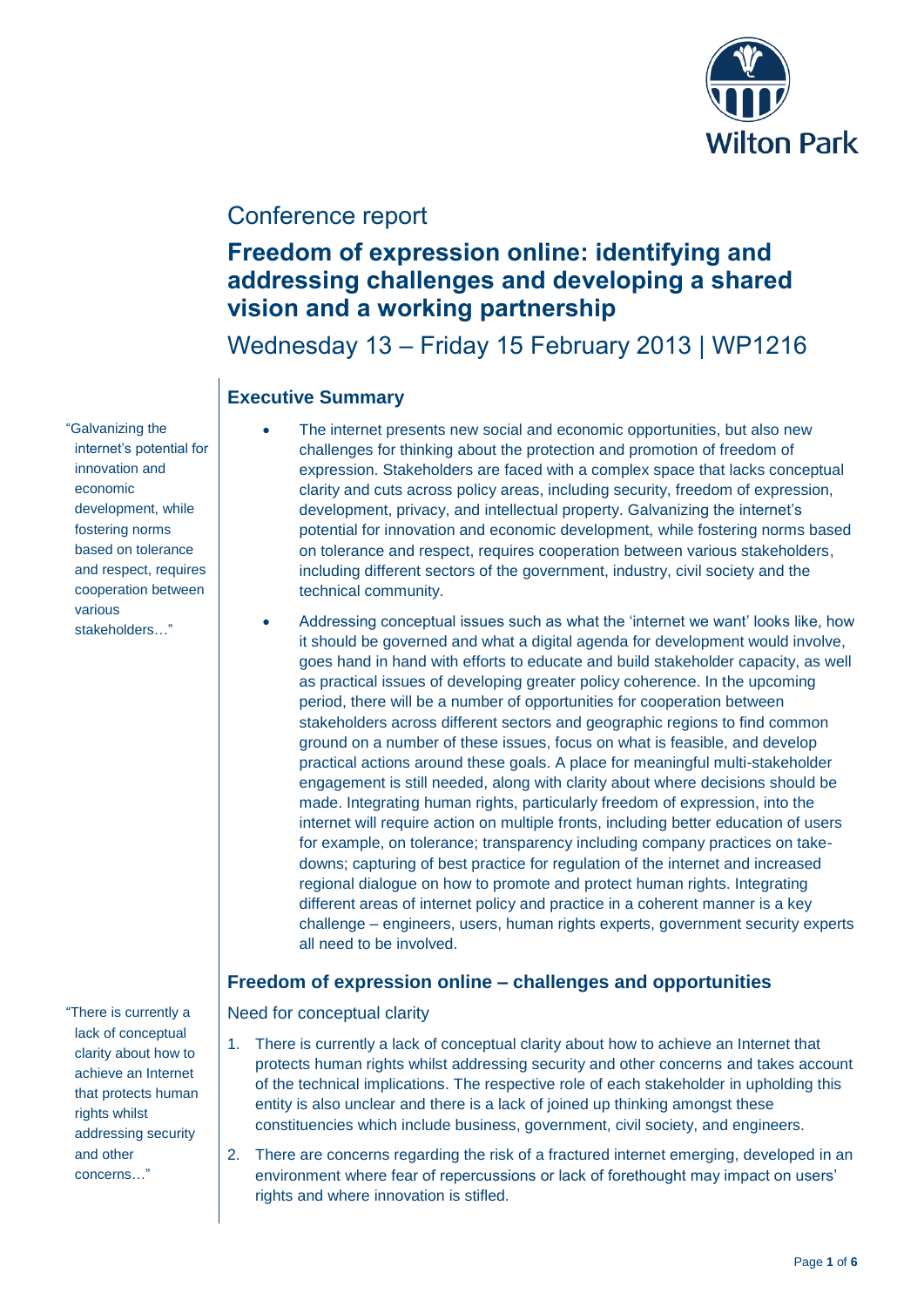### Internet governance

- 3. There is dissatisfaction with the current model of internet governance among some stakeholders and a sense that there is a lack of effective mechanisms and an adequate forum to deal with public policy issues related to the internet. These issues are growing in importance in the approach to the review of World Summit on the Information Society (WSIS) in 2015. Failure to address them could risk a fragmentation of the debate as countries pursue their own interests in different forums, which would impact on the possibility of achieving an internet that protects human rights. The fundamental problem is that of decision-making – which of the multitude of forums are important? Where should people look to engage where their efforts would make a difference? Is there a need for a new decision-making body in the field of internet governance and what risks would that run?
- 4. There is also a problem of policy coherence (domestically and internationally) as governments lack consistency in their approach to internet policies. There is an absence of an agreed international position on what constitutes multi-stakeholder decision-making, as well as a lack of agreement on the appropriate role for nongovernmental actors. The Internet Governance Forum (IGF) has not resolved the issue. However, the recent World Conference on International Telecommunications (WCIT) was a wake-up call that quick action is needed to identify forums to address internet issues. Issues that have not been politicised before are becoming increasingly so and there is confusion about what kind of international discourse is to be expected.
- 5. The debate on governance is complicated by disputes about the role of nongovernmental actors and multi-stakeholder decision-making and whether this contradicts democratic principles. The politicisation of the discourse in the run up to and during WCIT – if not addressed – could lead to countries deciding to go their own way and the economic, social and political benefits of a unified internet would be lost. There is a particular challenge to broaden current discussions in order to ensure Global South engagement, the involvement of the technical community, adequate and balanced civil society representation and the appropriate representation from all sectors of industry.

The digital divide and the need for a digital development agenda

- 6. At the moment, internet policy discussions are dominated by those who already have access to the internet, and policy forums need to find ways of including the interests of those 5 billion people who don't yet have access. Internet access needs to be universal and affordable, otherwise existing inequalities might increase the risk of marginalisation if people are left behind. There is an opportunity now to shape a comprehensive digital development agenda.
- 7. There are a number of technical, regulatory and commercial implications that go hand in hand with digital inclusion: providing access requires the right kind of regulation, the appropriate incentives for investment, capacity building – not just technical and commercial, but also in terms of education on human rights–compatible use and processes– and, finally, the need to find the appropriate forum in which these issues can be discussed.
- 8. Past efforts should be taken into account there have been several years of development work focused on the use of ICTs for development and it is important to learn lessons from that experience. This highlights the need for some conceptual work about what a digital development agenda would mean. It also highlights the need for better research and evidence of impact of digital technologies and internet in economic and social development.

#### Adherence to existing human rights principles

9. There is a need for a better understanding of how human rights apply to the internet and how to better implement accepted human rights principles. The report to the UN

"…the recent World Conference on International **Telecommunications** (WCIT) was a wakeup call that quick action is needed to identify forums to address internet issues."

"..Internet access needs to be universal and affordable…"

"there is a need to build understanding of the complex nature of human rights online and their technical, commercial and political dimension."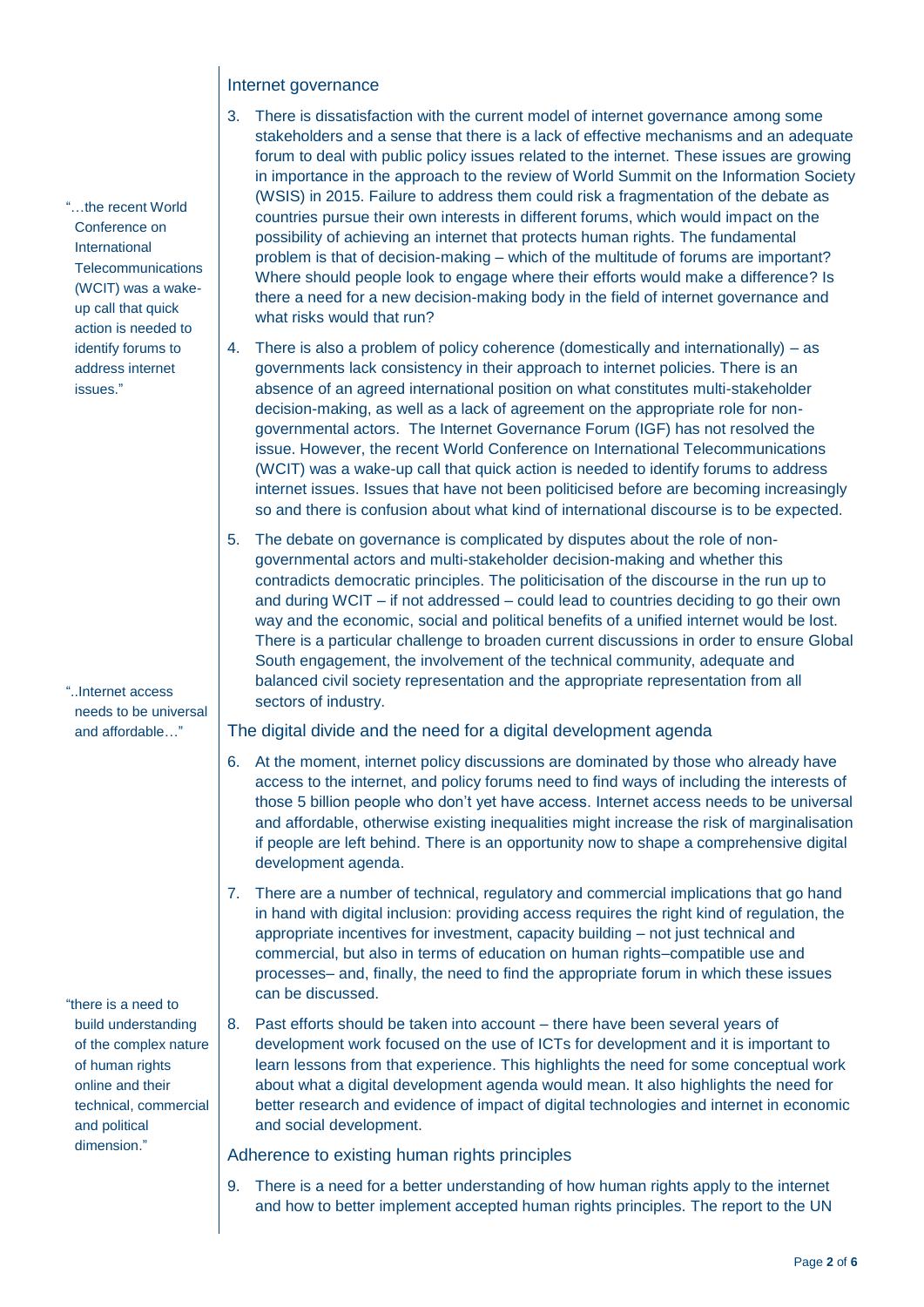"This interactive, rapidly shifting medium requires new norms of behaviour…"

"It is difficult to separate the internet from broader political and development issues such as literacy or an understanding of what is acceptable speech."

"…the internet changes rapidly and government policy processes do not, it is difficult for governments to be flexible and responsive"

Human Rights Council (UNHRC) 2011 and subsequent resolution in 2012 sets a good benchmark, but some governments do not respect the ruling of the UNHRC.

- 10. In addition, there is a need to build understanding of the complex nature of human rights online and their technical, commercial and political dimension. Technically, human rights principles can, to a certain extent, be designed into the architecture. There is value in working with engineers to establish basic human rights principles online that are capable of being represented in product or service design. This is tied to the need for discussion about those principles with the technical community and of integration of a human rights training element in relevant engineering training.
- 11. There is also the need to engage in a dialogue with industry about human rights principles. The work of John Ruggie on business and human rights is a useful starting point and there are numerous guidance notes and industry recommendations on applying these standards (although there is an array of approaches which might benefit from simplicity and codification). Some companies are faced with questions on whether their own services have come to constitute a human right and therefore need protection. This raises a further question: should something that is seen as a human right be run by the public sector rather than a private company? Another question is how investors can be motivated to invest into tech start-ups that respect human rights.
- 12. Regional bodies and regional dialogues could provide a useful way of rolling out normative standards.

New norms of behaviour

- 13. There has been a growth of incivility and even hatred online, with the attendant difficulties of policing different national and cultural concepts of acceptable behaviour. While international law specifies agreed restrictions on free speech (implemented through national law) there is still international incoherence, as the spectrum of what is acceptable is wide in some areas (eg. the application of religious speech) and very narrow in others (such as terrorism or child pornography).
- 14. The internet is a different kind of medium where what has previously been private conversation becomes a published document on a medium like Twitter. This interactive, rapidly shifting medium requires new norms of behaviour (education goes hand in hand with freedom) and a need for tolerance-building globally. In looking at current standards of speech, acceptable restrictions vary across the globe depending upon the issue. In relation to child pornography there is a global consensus, but with religious speech the range of restrictions may be broad. If it is accepted that there will necessarily be regional variations in how issues are dealt with, this in turn raises the problem of how to maintain some universal parameters so that restrictions do not go too far.
- 15. While human rights advocates argue that human rights online are the same as offline, others disagree and point out that social media changed the nature of private/public space in a way that triggers a rethink of the application of traditional law to the online realm. One option is to avoid hard law in this area, given its fluid nature, and develop guidelines or norms that help prosecutors decide whether they have discretion to prosecute or not. This raises issues about whether laws, guidelines or norms are appropriate. However, while the application of normative or discretionary guidelines may work in countries such as the UK there are concerns that they might not work in some jurisdictions.
- 16. It is difficult to separate the internet from broader political and development issues such as literacy or an understanding of what is acceptable speech. It is also important not to be naïve about the internet. Its strengths include self-realisation and the promotion of rights of minorities, but in other areas the role of internet is more ambiguous, for example, negative effects on professional journalism.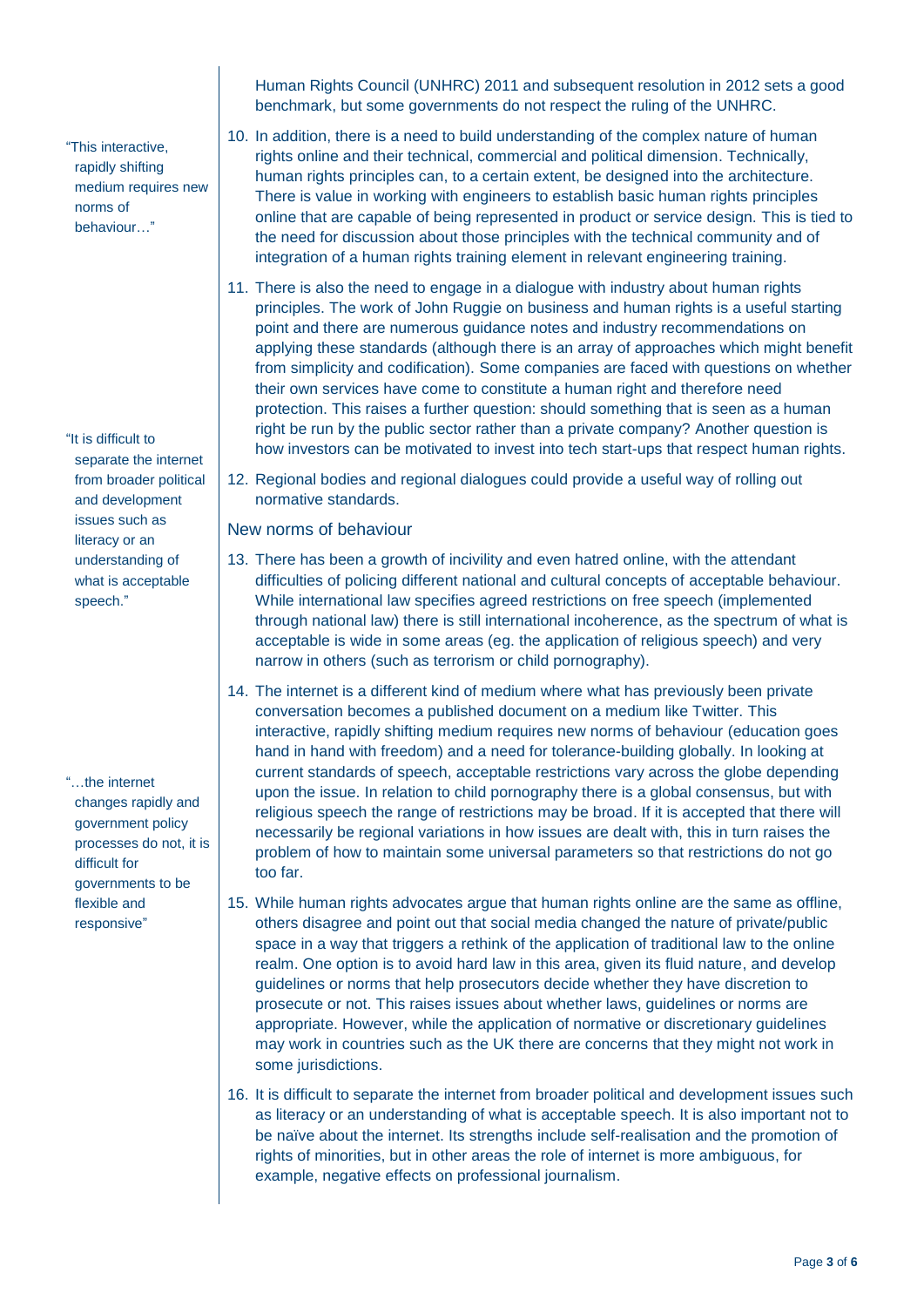### **Actors – new roles and challenges**

#### **Governments**

"Governments should explore new ways of engaging citizens and involving users in discussions about internet governance."

"The economic model of the internet and growth in usergenerated content also raises considerable privacy issues"

"In order to participate in genuine multistakeholder working, CSOs need both resources and real transparency and accountability."

17. Because the internet changes rapidly and government policy processes do not, it is difficult for governments to be flexible and responsive. State dominated bodies, whether multi-lateral or bi-lateral may aspire to control things and it is challenging to find a forum for state negotiations that also involves other stakeholders. Any mechanism or forum put in place needs to have legitimacy in the eyes of governments in order to be effective. At the same time, if governments dominate debate on how the internet is governed there is a danger of over politicisation and the difficulty that the internet gets caught up in wider geo-politics. Multi-stakeholder working can improve people's understanding of the issues and this, in turn, can lead to better decisionmaking. However, government decision-makers may not be accustomed to civil society participation except in a limited fashion. Governments should explore new ways of engaging citizens and involving users in discussions about internet governance.

### **Industry**

18. Companies are of crucial importance. As the engines for the creation and sustainability of internet globally they have an important role in respecting human rights. The role of the internet and its importance to freedom of expression and human rights necessitate open and transparent company practices, even though many parts of industry have limited incentives to be transparent given the risks of reputational damage (by for example issuing transparency reports documenting the nature and volume of requests by government for personal data held by companies). The economic model of the internet and growth in user-generated content also raises considerable privacy issues and there are substantial risks from the growth of "big data" with subjects having little or no control over the use or interpretation of their data. It might be possible to protect privacy by technological design, but this would require the incorporation of human rights and public policy into curricula for engineers. Expanding the use and knowledge of the Brussels principles could also help.

#### Civil society

19. Civil society's role is important in a multi-stakeholder framework, but civil society faces a number of challenges. Given the importance of global voices there is a challenge in creating a genuinely representative "connective" tissue that brings together civil society from across the world to participate in policy discussions on an equal basis. Often, civil society groups rely too much on values-based observations and neglect the need for evidence-based research that is policy-oriented and marries values with genuine needs of national security etc. Civil society organisations (CSOs) face a particular challenge in covering all the relevant forums where internet policy discussions are taking place. In order to participate in genuine multi-stakeholder working, CSOs need both resources and real transparency and accountability.

## **Looking to the future – potential work-streams**

#### Towards conceptual clarity

20. Moving forward on this point requires a shift away from abstract ideas in order to pin down what is meant by a 'human rights-upholding internet that is safe and secure'. A potential work-strand would be to develop this framework with a detailed breakdown of its technical, commercial and policy-related implications, and an outline of each stakeholder's respective role in upholding it. This framework should address issues such as security and cyber-security, which concern states but are often overlooked by the human rights community. Development of this framework will require a multistakeholder process with input from governments, industry, the technical community and civil society. Existing efforts in building consensus around normative principles for the internet could be used as a starting point.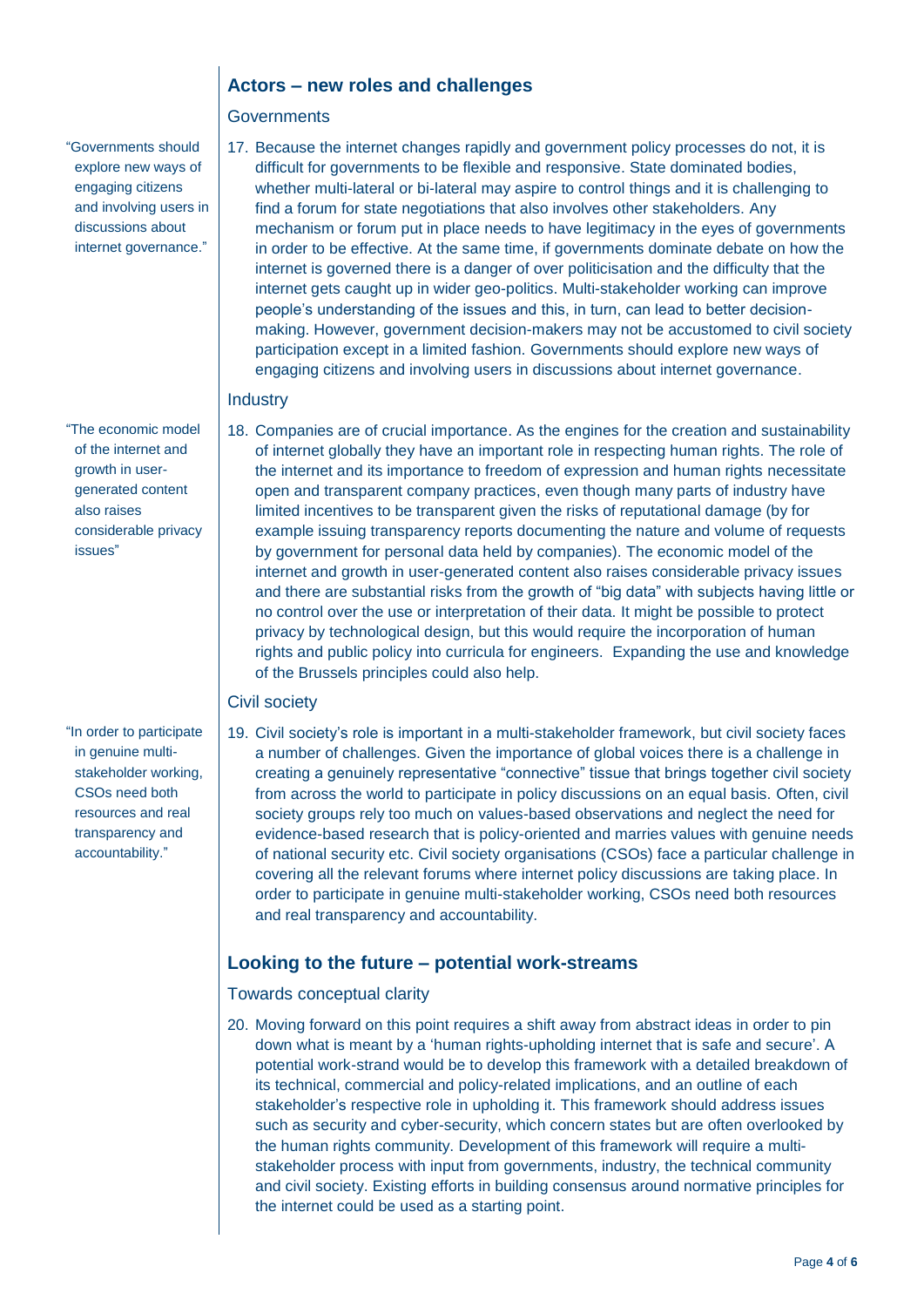"Existing efforts in building consensus around normative principles for the internet could be used as a starting point."

"In order to improve the current multistakeholder model of governance, there should be sustained support to civil society, particularly from the Global South…"

"Addressing legitimate concerns of developing countries should be part of this alliance-building strategy."

21. The process for developing the conceptual framework could be the model for greater collaboration between 'securocrats' and the human rights advocates, as well as greater engagement of the technical community in a discussion about human rights principles.

#### Internet governance

- 22. As a starting point, there should be an audit of the current internet governance field that maps existing global governance institutions and ways to engage with them.
- 23. In improving the existing internet governance model, there is a possibility of establishing an enhanced IGF – an IGF+, that would be taken more seriously by states and which could, for example, have the power to make recommendations or declarations. This could be pursued through civil society efforts, ideally with support from governments who would agree to actively engage with the IGF structures.
- 24. In the interim, multi-stakeholder practices that are exemplified at the IGF should be worked into other forums, and avenues in which deliberations of different bodies can substantively feed into IGF should be improved. National and regional IGF bodies and conferences could play a greater role in the process. In order to improve the current multi-stakeholder model of governance, there should be sustained support to civil society, particularly from the Global South, to participate in internet governance debates.
- 25. At the governmental level, progressive governments should proactively engage with like-minded governments and states in the Global South. Addressing legitimate concerns of developing countries should be part of this alliance-building strategy.

### Developing a digital development agenda

- 26. Bridging the digital divide will require a rethink on how to ensure better and more affordable access to the 5 billion people who do not yet have it. Developing a digital development agenda should work towards understanding the human rights dimension to this debate as opposed to the ICT4 Development perspective. A first step would be to identify the reasons why ICT 4D has not yielded greater success and what the new agenda would do that has not been achieved so far. The agenda should be based on hard data and evidence about the role of the internet in development. This would feed into a common understanding by donors, recipients, and non-governmental actors of basic principles that would underpin a human rights-friendly approach to development and how to move it forward. Acknowledging the importance of the commercial sector, the agenda should be specific about the role of companies in building the infrastructure needed to improve access and how to incentivise them to do this.
- 27. Progressive governments that already have a strong presence in international development could spearhead this initiative, but it would require buy-in from developing countries and a joining-up of governments' development and human rights policies, as well as support from industry. The digital development agenda could feed into upcoming international conferences like the Seoul cyber conference. It could also feed into the post-2015 Millennium Development Goals.

Strengthening adherence to existing human rights principles

28. The application of human rights principles in different contexts still needs to be worked out. There is an opportunity to move this forward by localising the discussion, particularly in Africa, for example through regional cooperation between countries such as Ghana and Nigeria, and by broadening debate in and with African organisations.

# **Lea Kaspar**

Wilton Park | March 2013

Wilton Park reports are brief summaries of the main points and conclusions of a conference. The reports reflect rapporteurs' personal interpretations of the proceedings – as such they do not constitute any institutional policy of Wilton Park nor do they necessarily